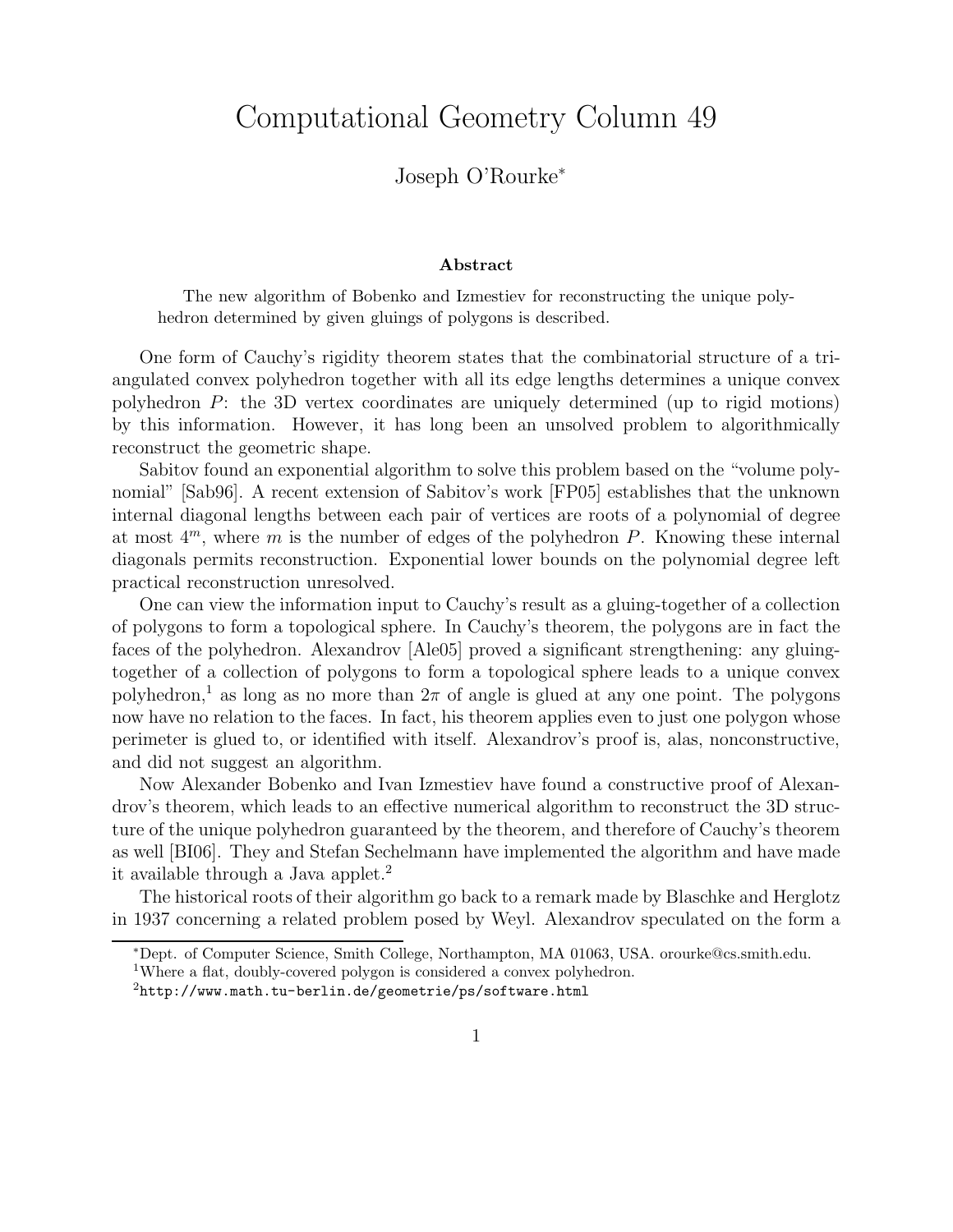constructive proof might take in 1950 [Ale05, p. 320–1], and his student Volkov carried out a portion of the project in 1955, now included as Appendices in [Ale05]. The new result can be viewed as a completion of this project.

The gluing-together of polygons mentioned above defines a topologically spherical surface S with a convex polyhedral metric: a metric d so that every point  $x \in S$  is either flat, i.e., with a neighborhood isometric to a subset of  $\mathbb{R}^2$ , or a vertex, i.e., with a neighborhood isometric to an open subset of a cone with angle  $\langle 2\pi \rangle$  at the apex x. The polygon gluing defines  $(S, d)$ . The challenge is to construct the unique polyhedron P (e.g., the 3D coordinates of its vertices) guaranteed by Alexandrov's theorem (or Cauchy's theorem if the polygons are the faces of  $P$ ).



Figure 1: Folding of a unit square produces a polyhedron with 6 vertices (marked) and 8 triangle faces. Lengths of edges on the perimeter are as indicated, and edges connected by an exterior path are identified, i.e., glued to one another.

As an example, consider the gluing of the perimeter of a unit square to itself indicated in Fig. 1. The metric defined by this gluing has 6 vertices, those points at which the total surrounding angle is  $\langle 2\pi$ . Alexandrov's theorem only requires this gluing as "input." The dashed lines indicate the creases of the folding into 3D, which I know from applying ad hoc techniques for octahedron reconstruction [ADO03][DO07, Ch. 25]. Even knowing these, which now provide the "input" for Cauchy's theorem, it is far from obvious what is the exact shape of the convex polyhedron this folding produces. The difficulty is that the resulting octahedron has an internal diagonal of unknown length. (The latest version of Sabitov's algorithm already requires finding roots of a polynomial of degree  $4^m=4^{12}=16, 777, 216$  to find this length.)

ACM SIGACT News 2 3 June 2007 Vol. 38, No. 2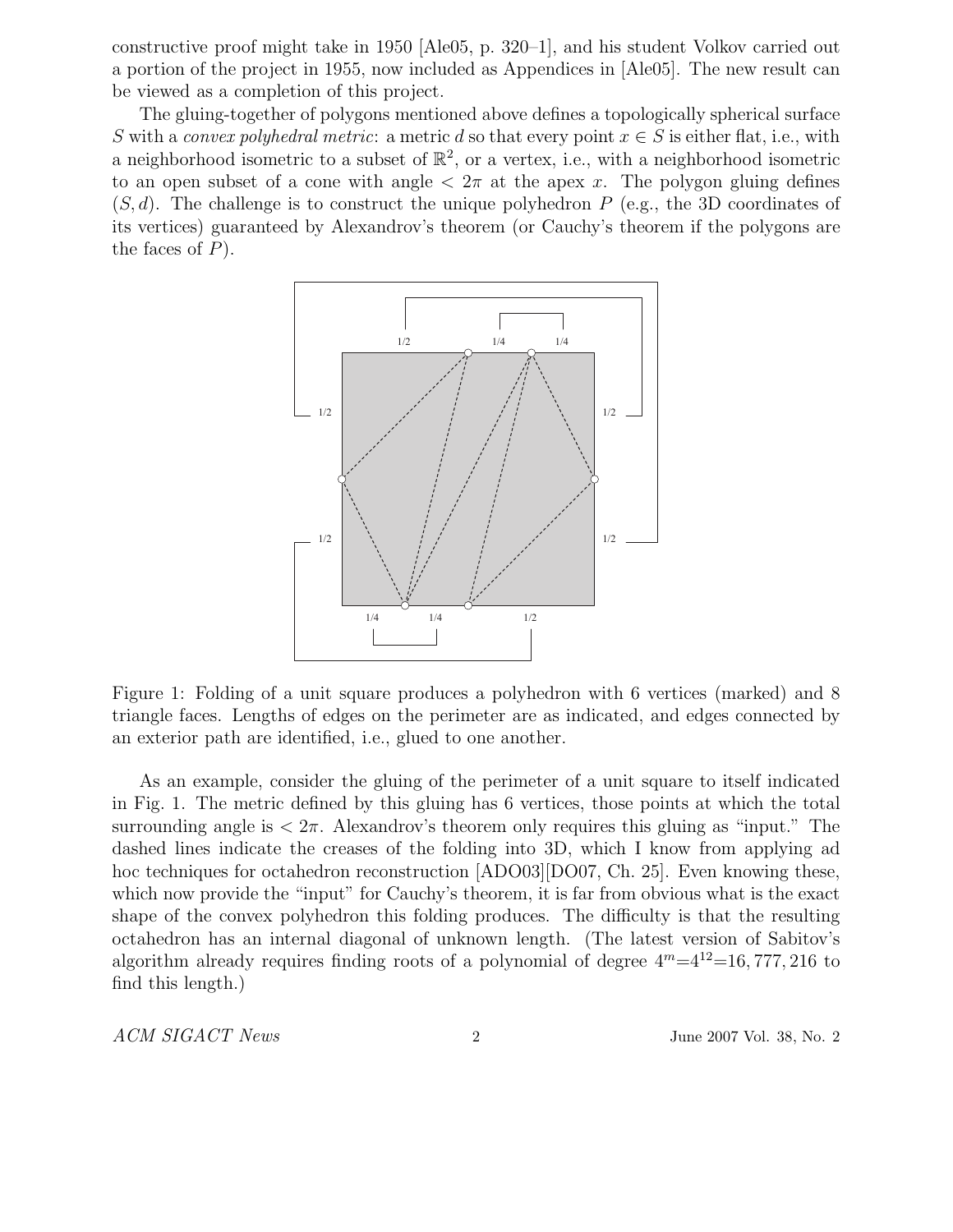The basic idea of the new algorithm is to extend the metric on the surface S to the interior (the Blaschke-Herglotz suggestion), producing a metric structure on the ball. This is accomplished by starting with a "solid" object that cannot be embedded in  $\mathbb{R}^3$ , and deforming it according to a differential equation until it becomes, in the limit,  $P \subset \mathbb{R}^3$ . The equation is a function of t running from  $t = 1$  to  $t = 0$ .

The algorithm starts with a *geodesic triangulation*  $T(1)$  of S: a partition of S into triangles whose edges are geodesic paths on S, and whose vertices are the cone points of S. More on how  $T(1)$  is selected in a moment. At any time t, a *generalized polytope* is defined by an apex a and radii of length  $r_i$  from a to each vertex of  $T(t)$ . If  $\triangle ijk$  is one face of  $T(t)$ , then  $r_i$ ,  $r_j$ , and  $r_k$  form a pyramid over  $\triangle ijk$ . All these pyramids share the same apex a. Let  $\kappa_i$ , the *curvature* at  $r_i$ , be  $2\pi$  minus the sum of the dihedral angles of the pyramids sharing  $r_i$ . At the  $t = 0$  endpoint P, we must have  $\kappa_i = 0$  for all i, for then the pyramids fill the interior of P, forming a solid topological ball, and so completely surround each radial spoke. Generalized polytopes permit  $\kappa_i \neq 0$ , which implies they cannot be embedded in  $\mathbb{R}^3$ .

The starting triangulation  $T(1)$  is a crucial ingredient of their algorithm, described in another paper [BS05]. It is the Delaunay triangulation defined via intrinsic geodesic distance on S. One way to compute the Euclidean Delaunay triangulation of a set of points in the plane is to start with an arbitrary triangulation, and "flip" any edge  $e$  that is not *locally* Delaunay: where a vertex of one triangle sharing e falls inside the circumcircle of the other triangle sharing e. It is a remarkable fact that repeatedly flipping non-locally Delaunay edges converts any triangulation into the Delaunay triangulation (in at most  $O(n^2)$  flips) [Ede01]. It is even more remarkable that the generalization to geodesic triangulations holds: the flipping algorithm constructs the geodesic Delaunay triangulation in a finite number of steps. Two aspects make this a nontrivial extension of the planar result. First, an empty disk bounded by a circumcircle might wrap around  $S$  and self-overlap. Second,  $S$  in general has an infinite number of geodesic triangulations. Even a cube has an infinite number of such triangulations, as can be seen as follows. Partition the top and bottom cube faces by diagonals, and view the vertical faces as determining a cylinder. Now one can spiral noncrossing geodesics around this cylinder connecting the bottom and top vertices forming an infinite variety of "barber pole" triangulations. This complication makes it impossible to bound the number of flips, although the number is finite.

A *generalized convex polytope* requires, in addition to the  $r_i$  defining pyramids, each edge ij of the triangulation to have a dihedral angle  $\theta_{ij}$  (determined by the pyramids) of  $\leq \pi$ , i.e., compatible with convexity. Bobenko and Izmestiev prove that, for the Delaunay geodesic triangulation of S, there is a sufficiently large R such that setting all  $r_i = R$ , i.e.,  $\mathbf{r}(1) = (R, R, \ldots, R)$ , defines a generalized convex polytope  $P(1)$ , which can serve as the starting point. They also prove that a set of  $r_i$  determine a unique generalized convex polytope, important for intermediate steps.

Now the stage is set for deformation of  $P(1)$  to  $P(0)$ . The idea is to drive each  $\kappa_i$  to zero via  $\kappa_i(t) = t \cdot \kappa_i(1)$  for t going from 1 to 0. As the  $\kappa_i$  change, the  $r_i$  deform according to a differential equation

$$
\frac{d\mathbf{r}}{dt} = M(t) \cdot \kappa(1) , \quad M(t) = \left[\frac{\partial \kappa_i}{\partial r_j}\right]^{-1}
$$

ACM SIGACT News 3 3 June 2007 Vol. 38, No. 2

.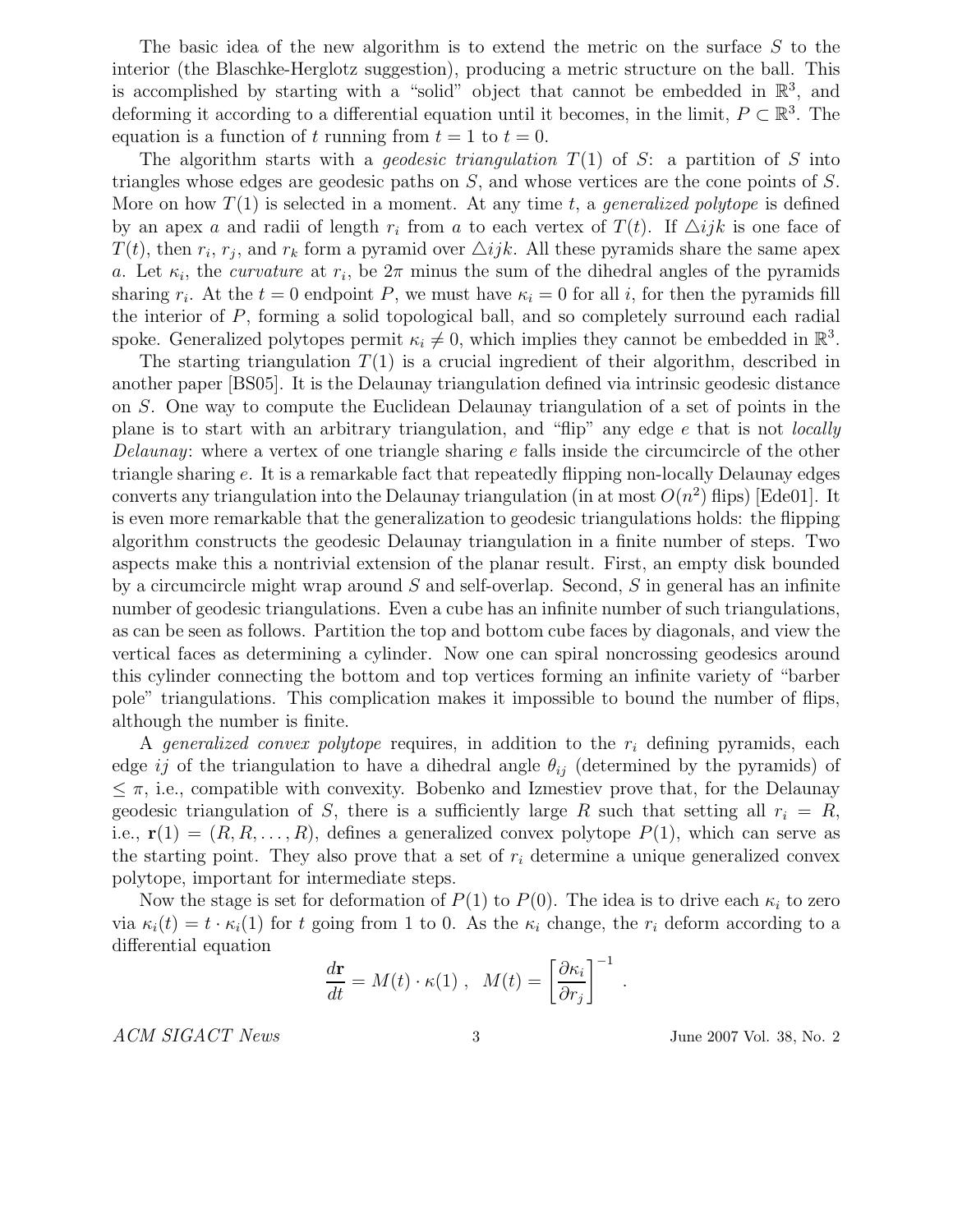Here **r** and  $\kappa(1)$  are both *n*-vectors, and  $M(t)$  is the  $n \times n$  inverse matrix of the Jacobian computed for the polytope  $P(t)$ . Establishing the nondegeneracy of the Jacobian is a crucial aspect of the proof, complicated by the fact that the geodesic triangulation  $T(t)$  on which the terms are based is changing via flips throughout the process. In the end,  $\lim_{t\to 0} \mathbf{r}(t) = \mathbf{r}(0)$ exists and determines  $P(0) = P$ , the unique polyhedron realizing the given polyhedral metric  $(S, d)$ .

Their software follows this recipe, computing  $T(1)$ , and then numerically solving the differential equation. Fig. 2 shows a screen snapshot of the software reconstructing the octahedron from the gluing defined in Fig. 1.



Figure 2: Screen shot of the software. To the left is the XML file describing the triangle gluings, to the right the reconstructed 6-vertex octahedron.

Because the starting point of this algorithm is determined by flipping to the Delaunay geodesic triangulation, and because the number of flips cannot be bounded, the algorithm is not polynomial-time in the number of vertices  $n$ . But it remains pragmatically effective, as the software demonstrates.